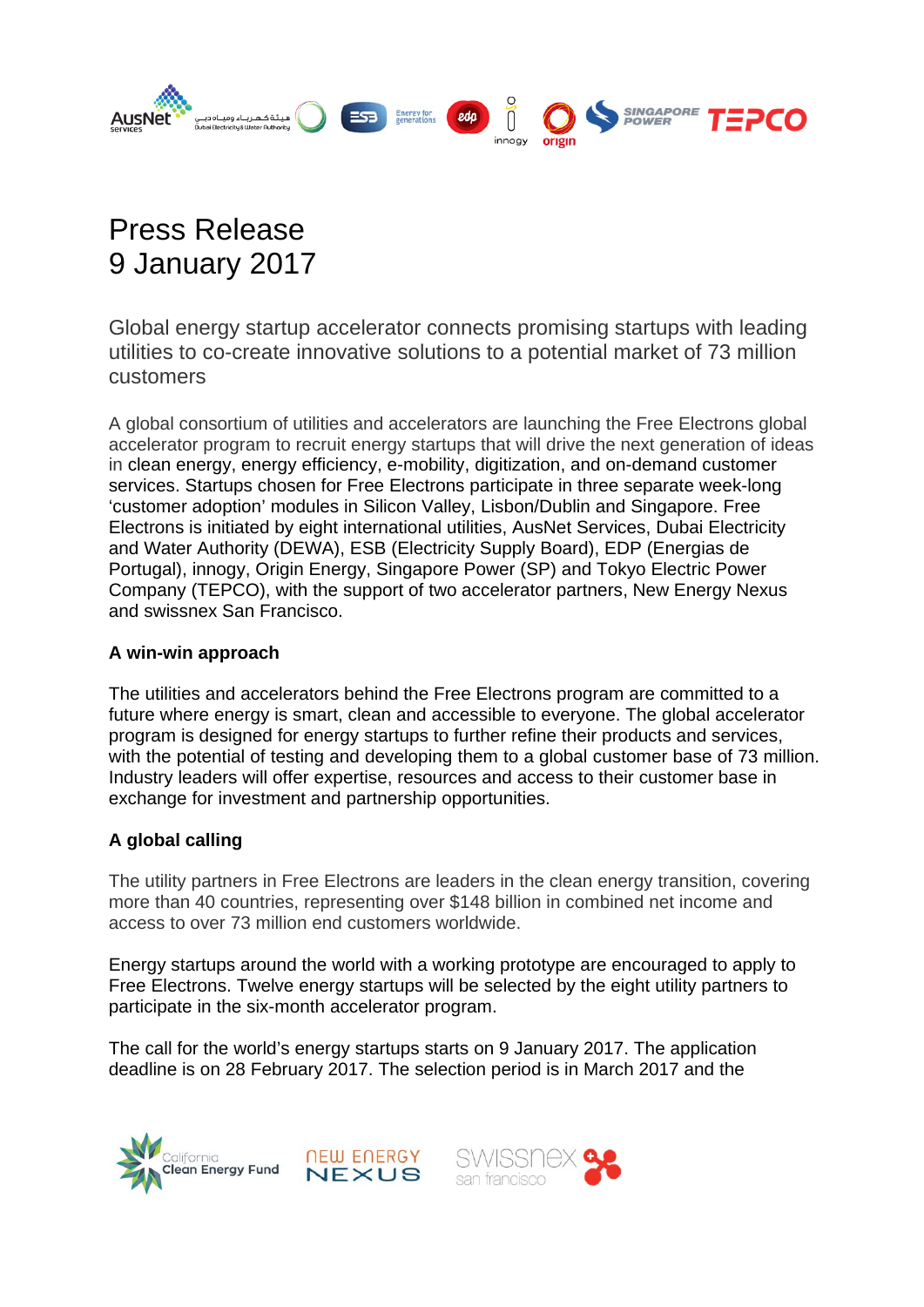

selected startups will be announced in April 2017. Interested applicants can apply for the Free Electrons program at [www.freelectrons.co.](http://www.freelectrons.co) 

"We are passionate about helping entrepreneurs bring their technologies, ideas and products to the global marketplace, and look forward to mentoring them as they turn their energy start-ups into viable businesses that enable us to transform the energy industry globally." - Chad Hymas, Executive General Manager, AusNet Services

"It's a perfect match - smart startup ideas meet a transforming corporate that is reinventing itself and has established lean and agile structures that speak "startup" and "corporate" language alike. We can help startups scale fast, startups can help us with the best possible products. We go outside to innovate from within." - Florian Kolb, Managing Director, innogy New Ventures LLC and Stefan Padberg, Managing Director, innogy New Ventures LLC.

"Opening up the utility world to the startups, providing them with a global customer base, accelerating deal execution with the utilities, that's what Free Electrons is all about. I can't think of a better opportunity for a startup operating in this space." - Luis Manuel, Executive Board Member, EDP Innovation

"We are excited about the prospect of working with a pool of startups from across the world, learn from them and offer them the opportunity to trial and develop their products/services in Ireland and the UK. At ESB we are very focused on bringing new cutting edge solutions to our customer base." - Paul Mulvaney, Executive Director of Innovation, ESB (Electricity Supply Board)

"Dubai is at the centre of a region that is emerging as a major force in the global economy, and it is seen as a leader in promoting innovation, sustainability and economic diversity. Dubai is keen to encourage collaboration between the public and private sectors to achieve a green economy. Public-private partnerships are key to this, as is the goal to make Dubai a global hub for green finance and a green economy." - Dr. Ammar Matar Rashed Almazrouei, Vice President of Innovation, DEWA

"Free Electrons will connect us with next-generation business models and technologies that can help us overcome various challenges." – Shin Akimoto, Director of Innovation, **TEPCO** 

"Origin sees enormous potential for combining the most innovative new ideas from across the globe with companies capable of delivering them at significant scale. By leveraging all the expertise of the many partners involved, we are confident great outcomes can be achieved for customers." Anthony Lucas, Executive General Manager, Future Energy and Business Development, Origin Energy

"At Singapore Power, we are excited to partner with promising startups from around the world to re-imagine and transform the future of energy. The Free Electrons Global

**NEW ENERGY** 

**NEXUS** 



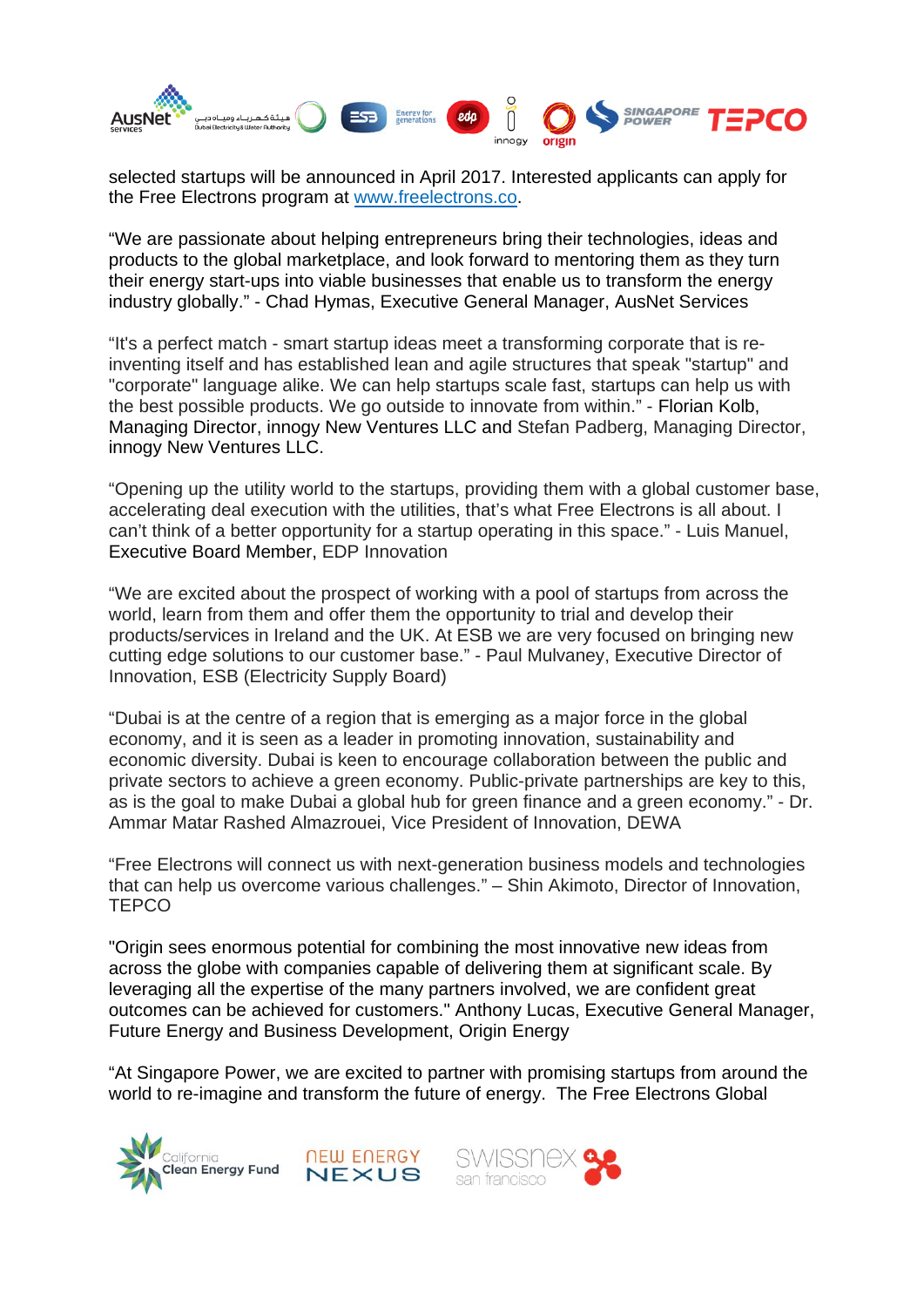

Accelerator program is where the two worlds will collide, disrupt and turn uncertainties into great opportunities. This is the moment to redefine value creation for the new generation of electricity prosumers." – May Liew, Director of Strategic Development, Singapore Power

### **AusNet Services**

AusNet Services is a major player in the Australian energy industry. We are Victoria's largest energy delivery service business owning and operating approximately \$11 billion of electricity and gas distribution assets that connect into more than 1.3 million Victorian homes and businesses. The energy landscape is transforming and so are we. We are looking for new ways to move energy with significant investment in creating energy solutions to meet tomorrow's needs. More information at [www.ausnetservices.com.au.](http://www.ausnetservices.com.au) 

## **Dubai Electricity and Water Authority (DEWA)**

Dubai Electricity and Water Authority (DEWA) is committed to promoting Dubai's vision through the delivery of sustainable electricity and water services at a world-class level of reliability, efficiency and safety in an environment that nurtures innovation with a competent workforce and effective partnerships; supporting the sustainability of resources. More information at [www.dewa.gov.ae.](http://www.dewa.gov.ae) 

## **ESB (Electricity Supply Board)**

ESB is Ireland's leading energy company, operating across the full spectrum of the electricity market: from generation, through transmission and distribution to supply. In addition, ESB extracts further value at certain points along this chain: supplying gas, using our networks to carry fibre for telecommunications, developing electric vehicle public charging infrastructure and an international consultancy arm which has worked in 120 countries globally. More information at [www.esb.ie/innovation.](http://www.esb.ie/innovation) 

#### **EDP (Energias de Portugal)**

EDP is an energy producer, distributor and retailer with around 12 million customers in Portugal, Spain and Brazil. EDP has around 25GW of power production capacity of which 10GW are wind power generation, making us the  $4<sup>th</sup>$  largest wind power producer in the world and 3rd in the US, and 5GW are hydro. Our renewable power business is present in 14 countries including US, Brazil and several European countries. More company information at [www.edp.pt an](http://www.edp.pt)d startup support program information at [www.edpstarter.com'](http://www.edpstarter.com) 

#### **innogy**

innogy SE is a European energy company, offering sustainable and innovative energy solutions. With its three business areas of renewables, grid & infrastructure as well as retail, it addresses the requirements of a modern, decarbonised, decentralised and digital energy world. More information at [www.innogy.com.](http://www.innogy.com) 

## **Origin Energy**





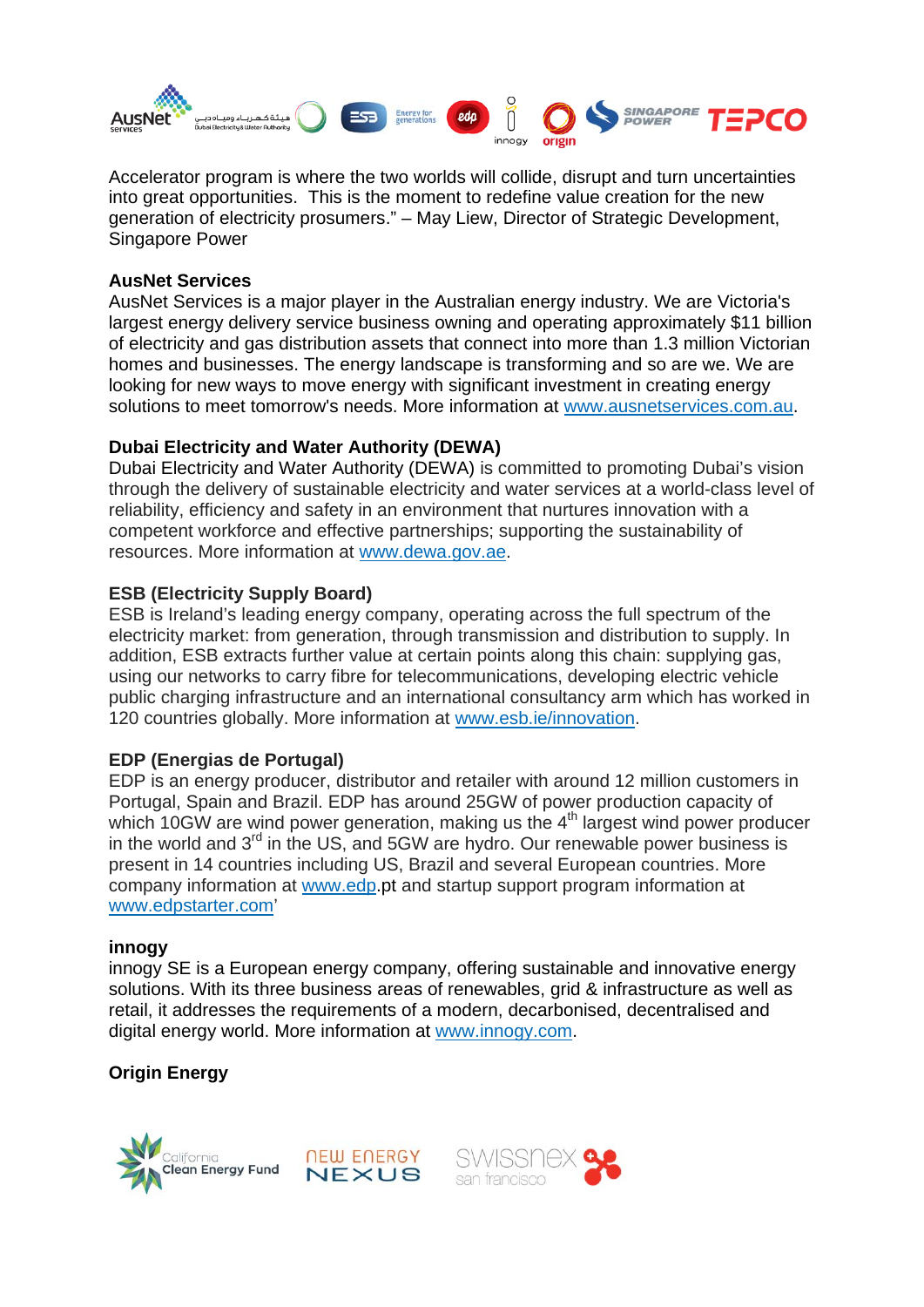

Origin is an Australian integrated energy solutions provider with leading positions across energy retailing, power generation and natural gas production. Origin has a rapidly growing renewable energy portfolio, and was the world's first energy company to adopt all seven 'We Mean Business Coalition' initiatives, joining a worldwide group of nongovernment organisations, signatory companies and institutional investors committed to leadership on climate change. Origin is also scaling up its capabilities in digital metering and data and analytics to create more innovative and differentiated energy solutions for its millions of customers. More information at [www.originenergy.com.au.](http://www.originenergy.com.au) 

# **Singapore Power (SP)**

Singapore Power Group (SP) is a leading energy utility group in the Asia Pacific. It owns and operates electricity and gas transmission and distribution businesses in Singapore and Australia, and district cooling businesses in Singapore and China. More than 1.4 million industrial, commercial and residential customers in Singapore benefit from SP's world-class transmission, distribution and market support services. The networks in Singapore are amongst the most reliable and cost-effective worldwide. More information at [www.singaporepower.com.sg.](http://www.singaporepower.com.sg) 

## **Tokyo Electric Power Company (TEPCO)**

Tokyo Electric Power Company Holdings, Inc. (TSE: 9501), headquartered in Tokyo, Japan, is the largest utility in Japan serving more than 29 million homes and businesses. Worldwide the company has more than 74 subsidiaries and affiliates in 8 countries and employs approximately 43,330 people. Consolidated revenue for the fiscal year ending March 31, 2016, totaled 6.8 trillion Japanese yen. The company was established in 1951 and is listed on the First Section of the Tokyo Stock Exchange. For more information, visit [www.tepco.co.jp/en/corpinfo.](http://www.tepco.co.jp/en/corpinfo) 

## **New Energy Nexus**

New Energy Nexus supports clean, smart and distributed startups worldwide by facilitating collaboration and innovation between industry experts, accelerators and entrepreneurs that are transforming tomorrow's energy systems. New Energy Nexus is powered by the California Clean Energy Fund (CalCEF). The California Clean Energy Fund (CalCEF) has been investing in, and accelerating clean energy innovation and and startup ecosystems for over a decade. CalCEF is tightly integrated in a web of clean energy research institutions, startup accelerators, and investors. More information at [www.energynexus.co.](http://www.energynexus.co)

#### **swissnex San Francisco**

Swissnex San Francisco fosters international collaboration in the fields of education, research and innovation. With a belief that entrepreneurship is crucial to the clean energy transition, swissnex launched the SAFT – Energy startup solutions for 2050 accelerator program in 2015. swissnex brings over 13 years of experience connecting innovators with the right contacts and resources in Silicon Valley that they need to take their ventures to the next level. More information at [www.swissnexsanfrancisco.org.](http://www.swissnexsanfrancisco.org)

**NEW ENERGY** 

**NEXUS**